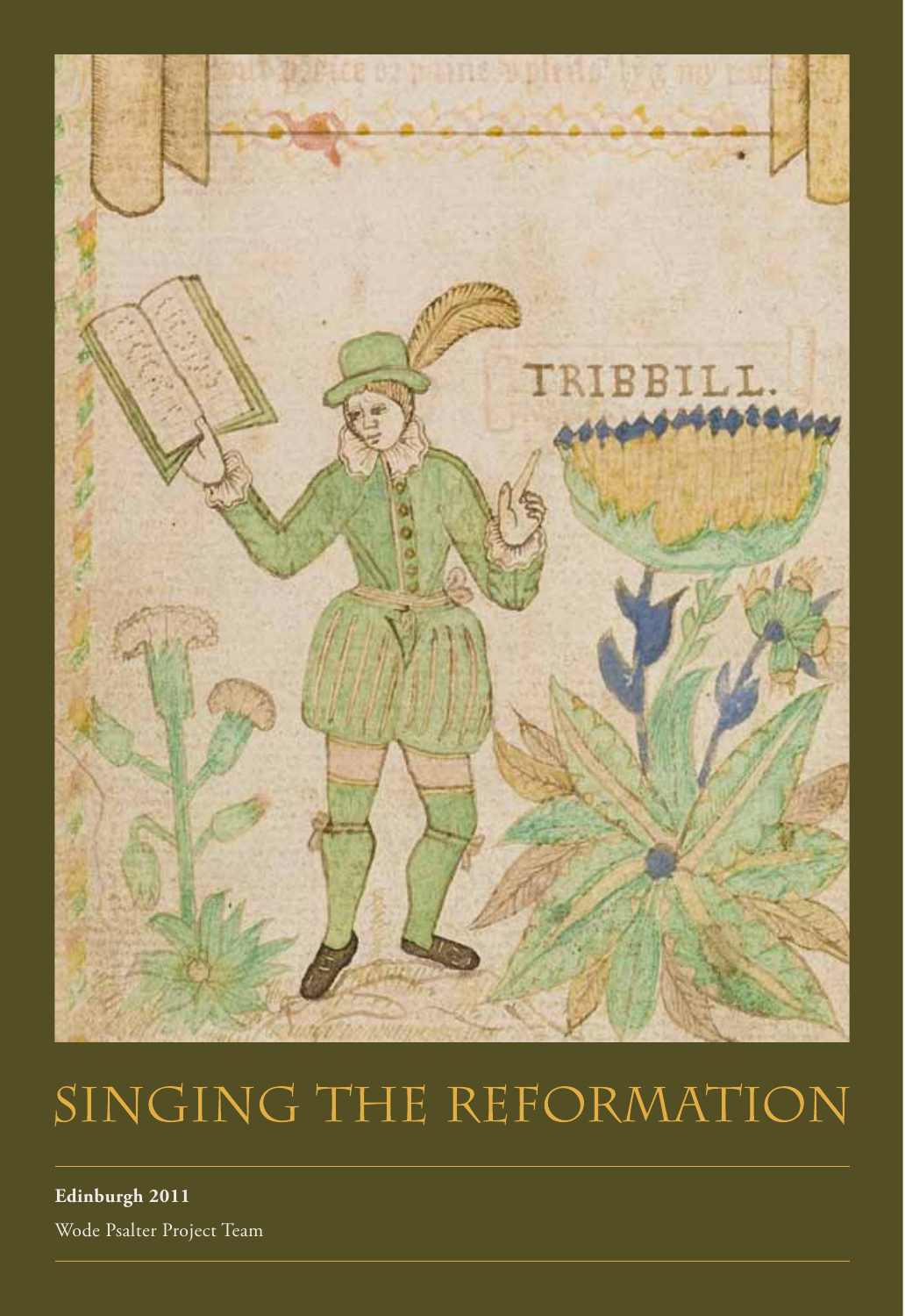*Thou little church, to whom Christ hath restored The cleare lost light of his evangel pure: Thy God doth with all diligence procure, That with his worde, thou maist be stil decorde. [decorated]*

*Thogh you have long his wholesome trueth abhorred Yet his great mercies did thy blindness cure Submitting thee, unto the careful cure, Of suche pastours, as truly teache his worde.*

*Out of whose hands (with great thanks) now receive, All Davids Psalmes, set foorth in pleasant verse: A greater gift of them thou couldst not crave. Whose endles frute, my pen can not rehearse: For here thou hast, for everie accident, That may occure, a doctrine pertinent.*

**Sonnet introducing the first Scottish Psalm Book (1565)**



# SINGING THE REFORMATION

**Celebrating Thomas Wode and his Partbooks 1562–92**

> **Main Library, University of Edinburgh 6 August – 28 October 2011**

> > **Edinburgh 2011 Wode Psalter Project Team**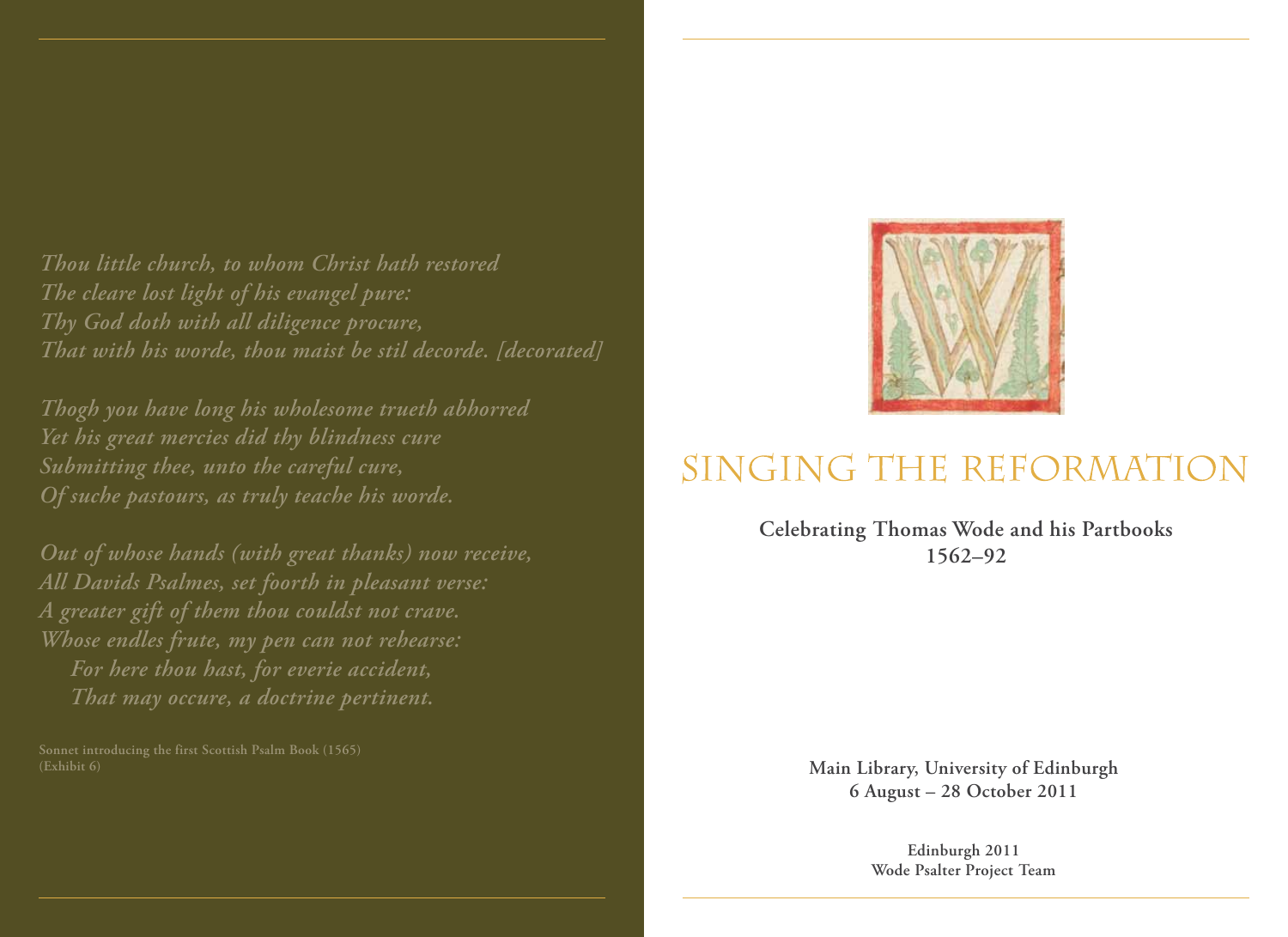



# LIST OF EXHIBITS

This exhibition may be navigated in a number of ways. As well as the list of exhibits below, this booklet provides additional background and context and its sections cover the four main themes on display: Music; the Stewart court; At home; Thomas Wode and the Reformation.

### **All David's Psalmes**

Rebec, modern reproduction, EUCHMI (Exhibit 1) Sackbut or trombone, Nuremberg 1594, EUCHMI 2695 (Exhibit 2) Wode Partbook, Altus (Set 1) British Library MS 33933 (Exhibit 3) Wode Partbook, Bassus (Set 2) EUL Special Collections Dk.5.15 (Exhibit 4) Wode Partbook, Cantus (Set 2) EUL Special Collections Dk.5.14 (Exhibit 5) First Scottish Psalm Book (*Forme of Prayers*) Edinburgh, 1565, National Library of Scotland H.29.d.5c (Exhibit 6) Scottish Psalm Book (*Forme of Prayers*) Middleburg, 1602 ed., New College Library tUR 77 1602 (Exhibit 7) Scottish Psalm Book (*Forme of Prayers*) Edinburgh, 1635 ed., New College Library tUR 77 1635 (Exhibit 8) James VI *His majesties poeticall exercises* Edinburgh, 1591, EUL Special Collections De.3.115 (Exhibit 9) Jean Servin *Psalmi Davidi a G Buchanano* (Lyons imprint) Geneva, 1579, National Library of Scotland Cwn.536 (Exhibit 10) Alexander Hume *Hymnes and spirituall songs* Edinburgh, 1599, EUL Special Collections De.3.103 (Exhibit 11) Robert Rollock *An exposition upon some select Psalms of David* Edinburgh, 1600, EUL Special Collections Dd.8.68 (Exhibit 12) William Morray (Murray) *Nyne Songs* Edinburgh, 1634, EUL S pecial Collections Dd. 9.41/5 (Exhibit 13)

## **The Art of Music**

Lute, probably made in Padua, start 17th century, labelled 'Matheus Buchenberg', EUCHMI 3249 (Exhibit 14) Tenor Recorder, possibly made by Bassano family, Venice or London, 16th century, EUCHMI 3921 (Exhibit 15) Wode Partbook, Quintus Trinity College Library, Dublin MS 412 (Exhibit 16) Wode Partbook, Altus (Set 2) Georgetown University, Washington DC MS 10 (Exhibit 17) Wode Partbook, Bassus (Set 1) EUL Special Collections La.III.483.3 (Exhibit 18)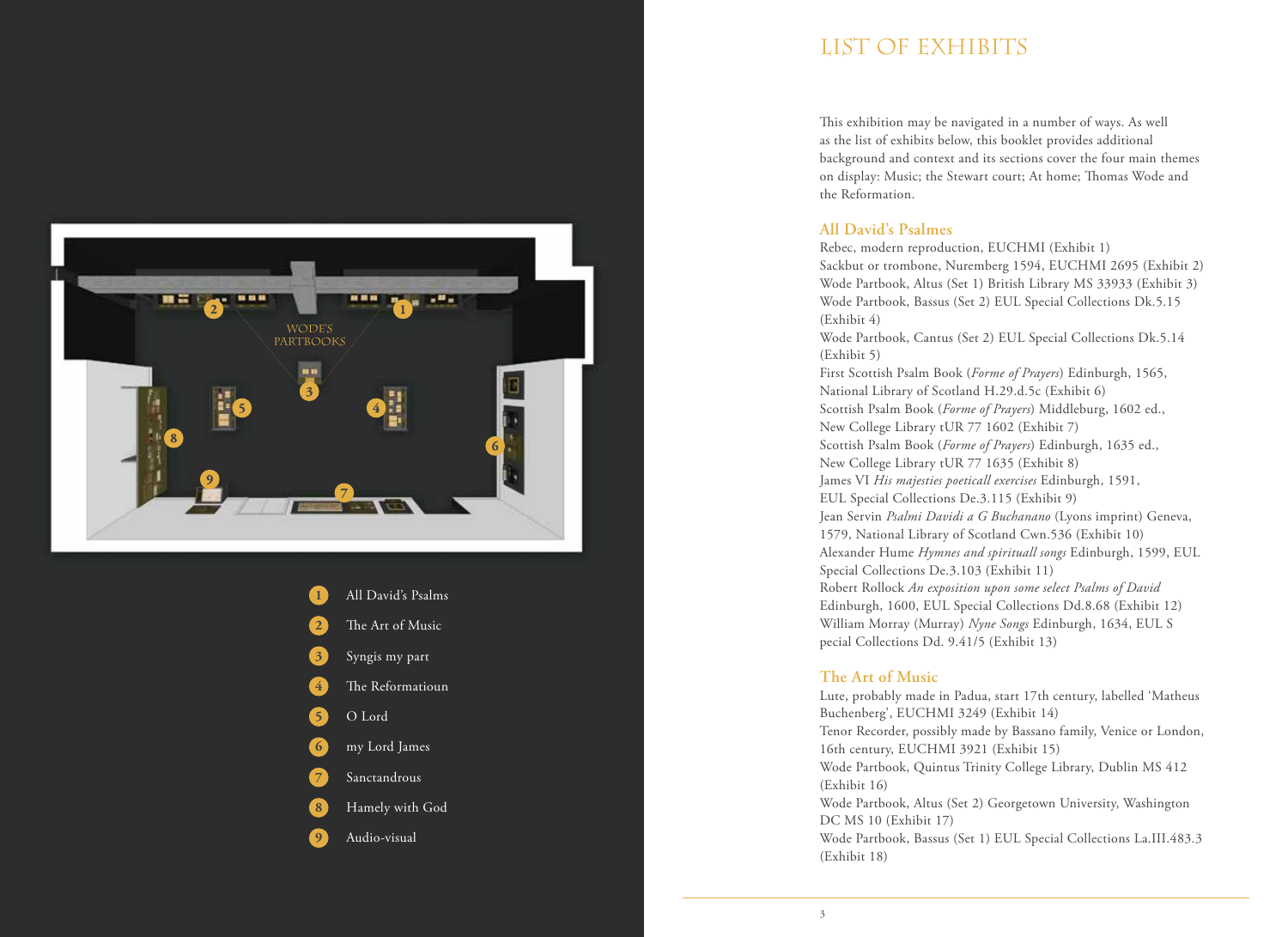John Carswell *Foirm na n-Urrnuidheadh* (*Forme of Prayers* or Book of Common Order) Edinburgh, 1567, EUL Special Collections Dd.10.44 (Exhibit 24) *A new Gaelic version of the Psalmes* of David Edinburgh, 1801, EUL Special Collections CR.3.56 (Exhibit 25) The Art of Music Anon., c1580, British Library Add MS 4911 (Exhibit 19) Robert Edward's Commonplace Book, National Library of Scotland MS 9450 (Exhibit 20) William Mure of Rowallan's Partbook, EUL Special Collections MS La.III.488 (Exhibit 21) William Stirling's Music Book, National Library of Scotland MS 5.2.14 (Exhibit 22) Dowglas-Fischer Partbooks, EUL Special Collections MS 64 (Exhibit 23)

#### **Syngis my part**

Wode Partbook, Cantus (Set 1) EUL Special Collections La.III.483.1 (Exhibit 26) Wode Partbook, Tenor (Set 1) EUL Special Collections La.III.483.2 (Exhibit 27)

#### **my Lord James**

Wedding Portrait of Lord James Stewart, Hans Eworth, 1562, private collection. Photograph by Andy Phillipson. Blackwork stitching copied from Lord James' portrait [height 3.2cm] by Nancy Bailey (Exhibit 28) Wedding Portrait of Annas Keith, Hans Eworth, 1562, private collection. Photograph by Andy Phillipson. Blackwork stitching copied from Annas' portrait [height 2cm] by Nancy Bailey (Exhibit 29) Painting of George Buchanan, Anon., c.1582, EU Fine Art Collection 214 (Exhibit 30)

#### **Sanctandrous**

Painting of John Knox, Anon., probably late sixteenth century, EU Fine Art Collection 215 (Exhibit 31) Map of St Andrews by John Geddy, c.1580, National Library of Scotland MS 20996

#### **The Reformatioun**

Aberdeen Breviary (*Breviarii Aberdonensis*) Edinburgh, 1510, EUL Special Collections De.1/1.53-54 (Exhibit 32) Book of Hours, Use of Sarum, late 15th century, French for Scottish owner, EUL Special Collections MS 43 (Exhibit 33) Indulgence for shrine of St James at Santiago, Westminster, 1498, EUL Special Collections Inc. 235 (Exhibit 34) Original manuscript of John Knox's *History of the Reformation in Scotland*, c.1566-71, EUL Special Collections La.III.210 (Exhibit 35) Scots *Confession of Faith*, Edinburgh, 1561, EUL Special Collections JA 3238 (Exhibit 36) Book of Common Order (*Forme of Prayers*) Edinburgh, 1587 ed., EUL Special Collections Dd.8.37 (Exhibit 37) John Calvin *Institutio* (*Institutes of the Christian Religion*) Geneva, 1561 ed., EUL Special Collections Dd.2.20 (Exhibit 38)

#### **O Lord**

Book of Hours, late 15th century, Flemish, EUL Special Collections MS 312 (Exhibit 39) Scottish Psalm Book (*Forme of Prayers*) 1594 ed., New College Library tpUR 77 1594 (Exhibit 40) Geneva Bible (*The Bible*) Edinburgh, 1599 ed., New College Library tCB 1599/3 (Exhibit 41) Hamilton's *Catechism*, St Andrews, 1552, EUL Special Collections Dd.7.101 (Exhibit 42) Zacharie Boyd *Godly Mans Choise* (in *!e balme of Gilead*) Edinburgh, 1629, EUL Special Collections Dd.10.4.4. (Exhibit 43) Sebastian Fuchs *De historia stirpum comentarii* Basle, 1542, EUL Special Collections Dh.8.34 (Exhibit 44)

## **Hamely with God**

Stitched spot Sampler by Nancy Bailey (Exhibit 45) Stitched cushion with Wode capital letter by Nancy Bailey (Exhibit 46) Portrait of Esther Inglis (Mrs Kello), Anon, 1595, Photograph by the National Galleries of Scotland

EUCHMI = Edinburgh University Collection of Historic Musical Instruments EUL = Edinburgh University Library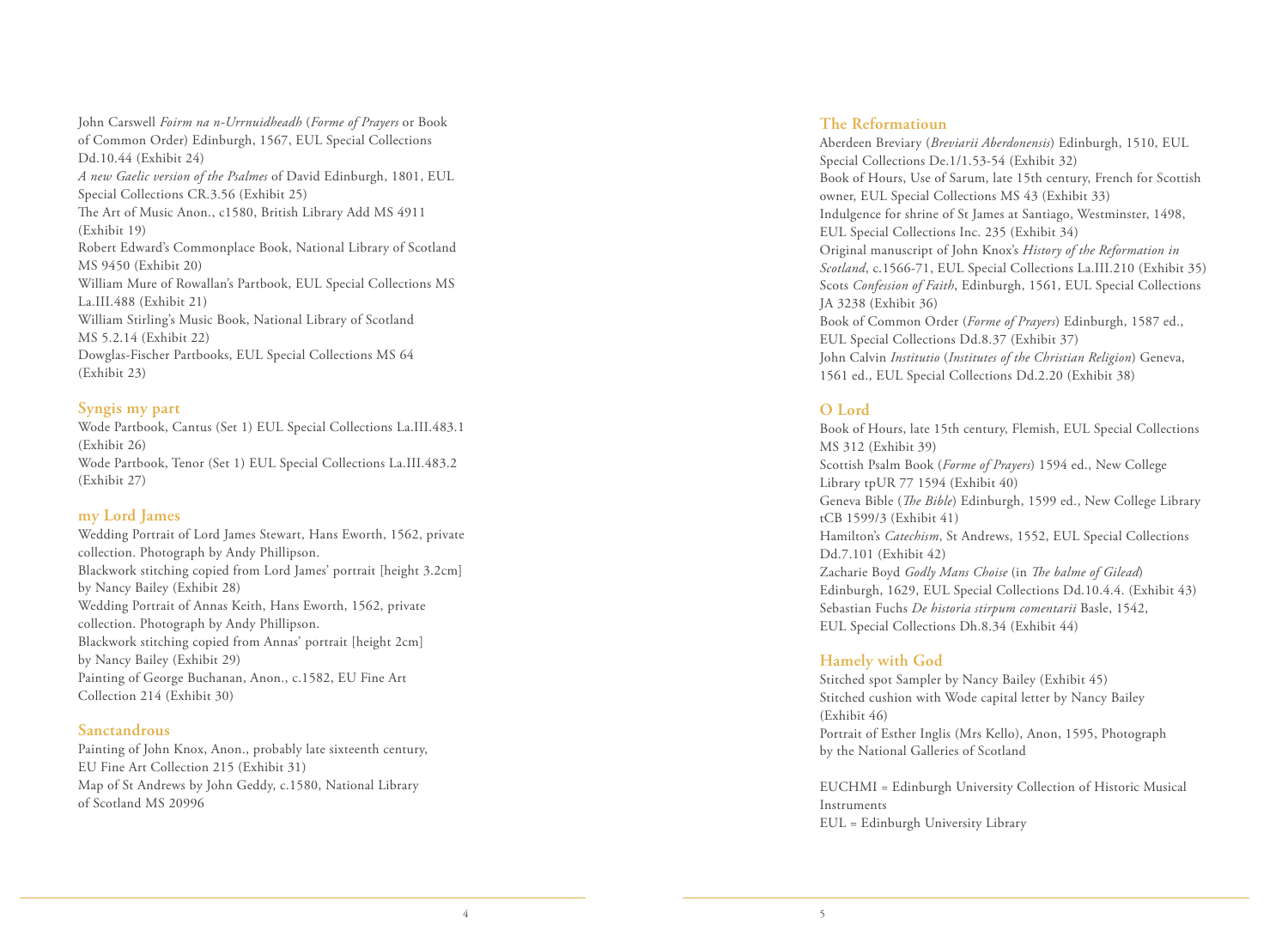

# Thomas Wode and his Partbooks

At the centre of this exhibition is the story of an ordinary man, Thomas Wode (or Wood), and his extra-ordinary partbooks. Without Wode, Scotland's treasure store of music would be sadly diminished. Thanks to his efforts, we can enjoy the music that was heard and performed in Scotland during the sixteenth and seventeenth centuries.

Renaissance music was often written in partbooks with a separate book for each singing part or musical instrument. Wode created two sets of four partbooks, Cantus (soprano), Altus, Tenor and Bassus, and added a fifth (Quintus) for settings with additional parts and for extra musical material. Seven named partbooks and a single Quintus have survived, though one Tenor is missing (Exhibits 3–5; 16–18; 26–27). These unique manuscripts, sometimes collectively called the St Andrews' Psalter from their place of origin, are now scattered across the globe and are reunited for the first time in this exhibition. Because they preserve a significant portion of the nation's early music, they constitute one of Scotland's great cultural treasures.

The central purpose of Wode's Partbooks was to provide harmonisations for the tunes contained in the new Scottish Psalm Book. This was the task set in 1562 by Lord James Stewart, earl of Moray, and half-brother of Mary, Queen of Scots. Wode produced fair copies of the harmonies of the metrical psalms and added to his Partbooks other Renaissance music from across Europe. Moray's psalter project was part of the drive to establish the new Protestant Kirk firmly within the kingdom. When the earl became Regent of Scotland for the infant James VI in 1567, he used his national authority to push this Reformation agenda.

Thomas Wode lived during a tumultuous period in Scottish history. In 1559–60 the violent arrival of the Protestant Reformation turned his life upside down. He ceased being a Catholic monk and later became a Protestant clergyman. During these uncertain times singing the psalms offered a strong thread of stability and continuity for Scots. In his early years at Lindores Abbey, Wode sang Latin psalms as an integral part of the liturgy. After 1560 he sang the metrical psalms in English and as a Protestant Reader led the congregational psalm-singing in his parish church of St Andrews.

Wode's manuscripts are illustrated with striking drawings and are annotated with comments about his contemporaries. By displaying a wide variety of exhibits that pick up the colourful threads found within Wode's Partbooks, this exhibition is a gateway into the fascinating world of Reformation Scotland.

Wode Partbook, Tenor (Set 1) (Exhibit 27)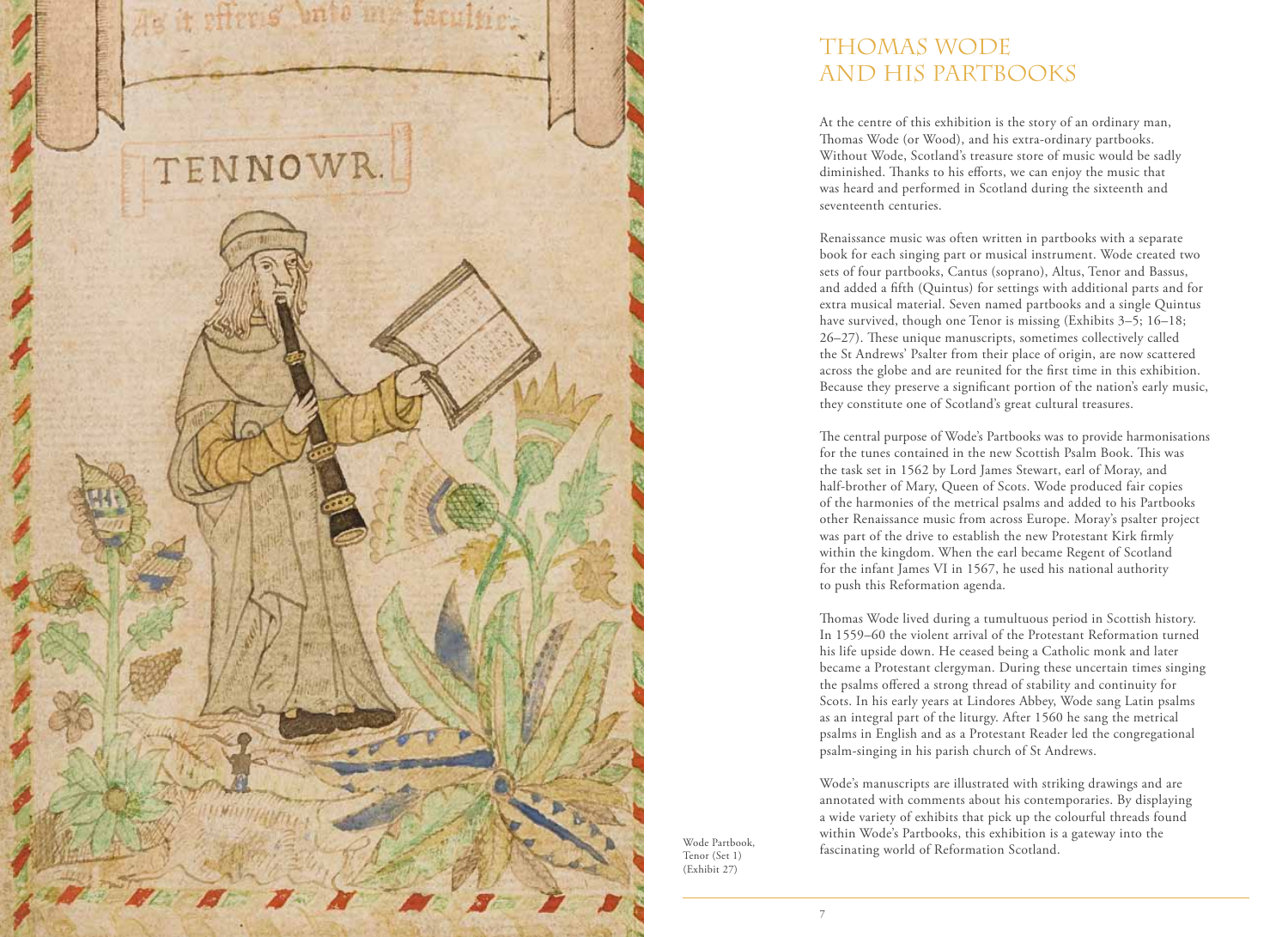

# **MUSIC**

### **All David's Psalmes**

The Psalms are probably the best-known collection of songs the world has ever known. They occupy a central place within two of the world's major religions (Judaism and Christianity) and have been read, recited, chanted and sung for three thousand years. The psalms were on the lips of St Ninian when he established the first Christian settlement in Scotland and have been part of Scottish life ever since. Having been the core of the daily offices in every medieval monastery and church, at the Scottish Reformation psalm-singing changed. Psalms were sung from 1560 in the language of the people rather than Latin and in poetic metre with rhyming verses replacing the biblical prose. Instead of the trained singers of the choir and clergy, the entire congregation sang the psalms in church.

In 1560 the Protestant Kirk took as its starting-point the unfinished version of the metrical psalms produced by John Knox's congregation in Geneva a few years earlier. With a subsidy from the General Assembly, the Edinburgh printer, Robert Lepreuik, published the first complete Scottish Psalm Book in 1565 (Exhibit 6). This book introduced the printing of music into Scotland and the 'Psalm buik' became a best-seller with many further editions (Exhibits 7, 8 & 40) appearing before the Westminster Directory of Public Worship (1645) mandated a new version. By then, Scots had taken the metrical psalms to their hearts, singing them on the streets and at home as well as in church.

Some tunes and words from that original Psalm Book are regularly sung today. 'All people that on earth do dwell' and its tune, 'Old Hundredth', is probably the most famous survivor. It has become firmly identified with Scotland and was sung at the Opening of the Scottish Parliament in 1999. Now owned by Catholics and Protestants alike, during the summer of 2010 it was sung to celebrate Pope Benedict XVI's visit to Scotland as well as in the session of the General Assembly of the Church of Scotland marking the 450th anniversary of the Scottish Reformation.

With some variations, metrical psalms were sung in the Protestant churches of early modern Britain and Ireland and they crossed the Atlantic with the Pilgrim Fathers and settled in America. British sailors, soldiers and settlers sang them across the globe on sea and land, helping establish the metrical psalms within the heritage of the English-speaking world. Vernacular metrical psalms were also sung throughout Protestant Europe, especially by churches in the Reformed tradition, and helped turn Protestantism into a mass movement during the sixteenth and seventeenth centuries.

Lute from the time of Wode (Exhibit 14)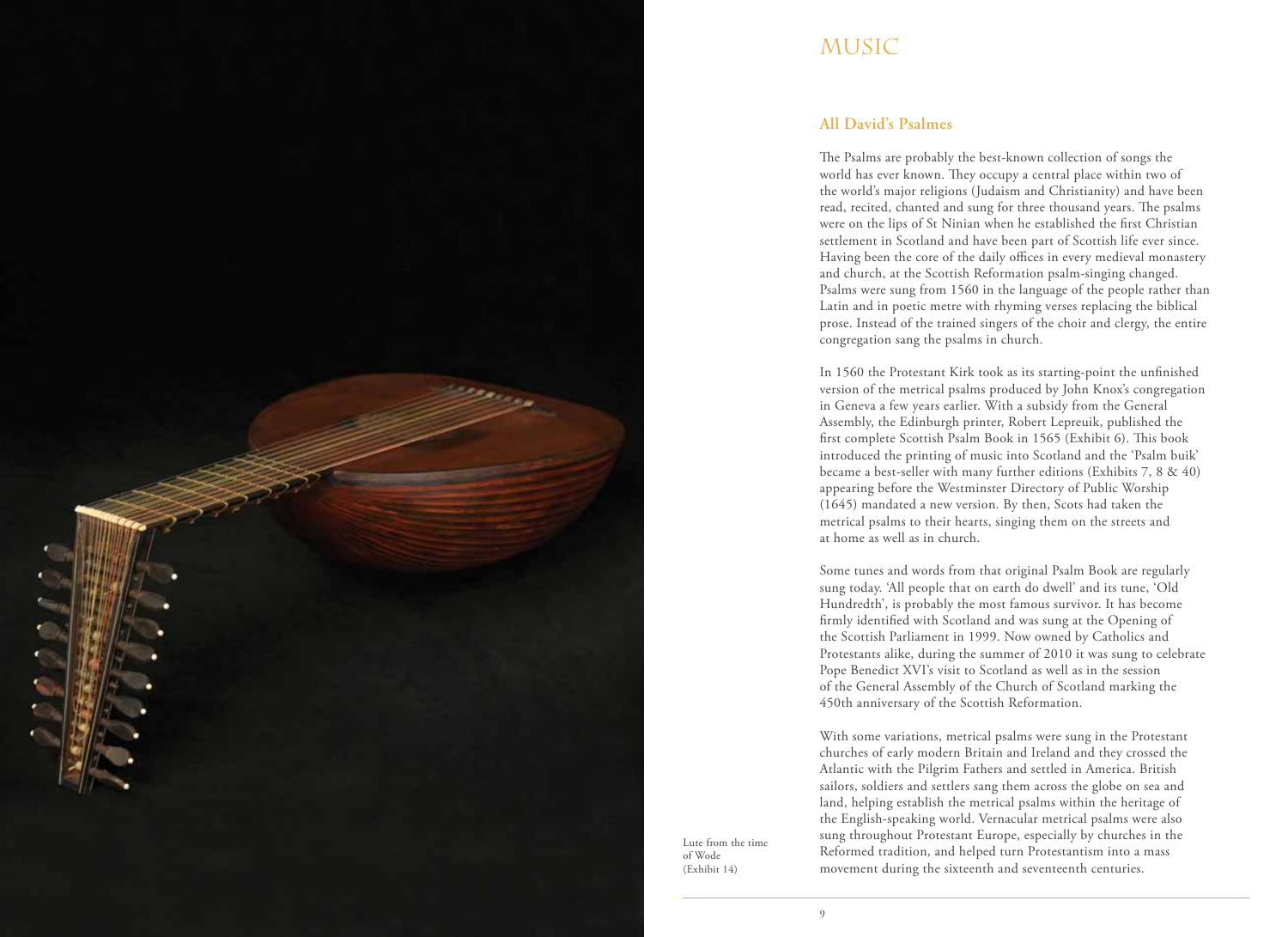Wode tells us that Lord James Stewart commissioned David Peebles to harmonise the psalms and instructed him to leave aside the 'curiosity' of music. Peebles was to avoid the complex polyphony of pre-Reformation music and instead Lord James wanted the settings to be 'plaine and dulce' (simple and sweet). In imitation of the simple four-part harmonisations sung in Calvin's Geneva, Peebles kept the psalm melody in the tenor and added harmony in the other three parts. These harmonies may initially have been intended for use in the royal household rather than in church, but there is evidence that they were adopted by choirs and by ordinary people. In 1582, for example, it was reported that two thousand citizens of Edinburgh welcomed back their minister John Durie from exile by singing Psalm 124 in harmony as they processed up the High Street. Whether in unison or harmony, metrical psalm-singing developed into an assertion of Protestant identity in Scotland.

### **Art of Music**

While the Reformation saw the end of the traditional training programmes for choirboys, James VI's Act of Timeous Remeid of 1579 (on display) re-established song schools in burghs and colleges at public expense. Teaching materials such as the anonymous Scottish 'Art of Music' (Exhibit 19) were produced to help train boys for the new dispensation. A number of former monks and canons obtained employment in these schools and were encouraged to produce their own harmonisations of the psalms, as well as of hymns, canticles and prayers used in services. David Peebles, a former singing canon of St. Andrews and the foremost composer in the realm in the 1560s and 1570s, provided the bulk of the psalm-settings with two added by John Buchan of Haddington and Glasgow in his own hand. John Angus of Dunfermline arranged the lion's share of the canticles and prayers, aided by Andro Kemp of St. Andrews and Aberdeen. Andro Blackhall, a former canon of the Abbey of Holyroodhouse in Edinburgh, became minister in Musselburgh. He was also the favoured court composer during the regencies and the subsequent years of James VI's domicile in Scotland. Wode copied three of Blackhall's anthems, settings of psalms in a more complex five-voice style, commissioned by successive regents.

Wode's contribution to our knowledge of musical life in sixteenth-century Scotland is incalculable. Afraid that, in his own words, 'music in this land should perish all utterly', Wode copied into his Partbooks a number of pre-Reformation Latin motets and secular pieces for voices and for instruments by Scottish, English and continental composers so that they would be preserved. These include pieces by the Scots David Peebles, Robert Johnson and John Fethy as well as the English Thomas Tallis and important continental composers such as Orlandus Lassus, Jacques Arcadelt, Sebastiano Festa, Jacob Clemens and Jean Maillard. He even included a non-texted transcription of one of the Hosannas from a Mass by Giovanni P. da Palestrina, dedicated to Pope Julius III in 1554. Since he referred to the work as 'ane Italian Mass,' it seems unlikely that Wode knew who had composed it.

After Wode's death others filled the blank pages in his Partbooks with a variety of vernacular songs, catches and rounds, preserving a sizeable portion of the musical legacy of the Stewart court before its move to London as well as the popular English music which flooded into Scotland thereafter. The music could have been performed by a consort of viols or by a solo singer accompanied on a lute. These additional pieces further increase the Partbooks' significance for British musical history.

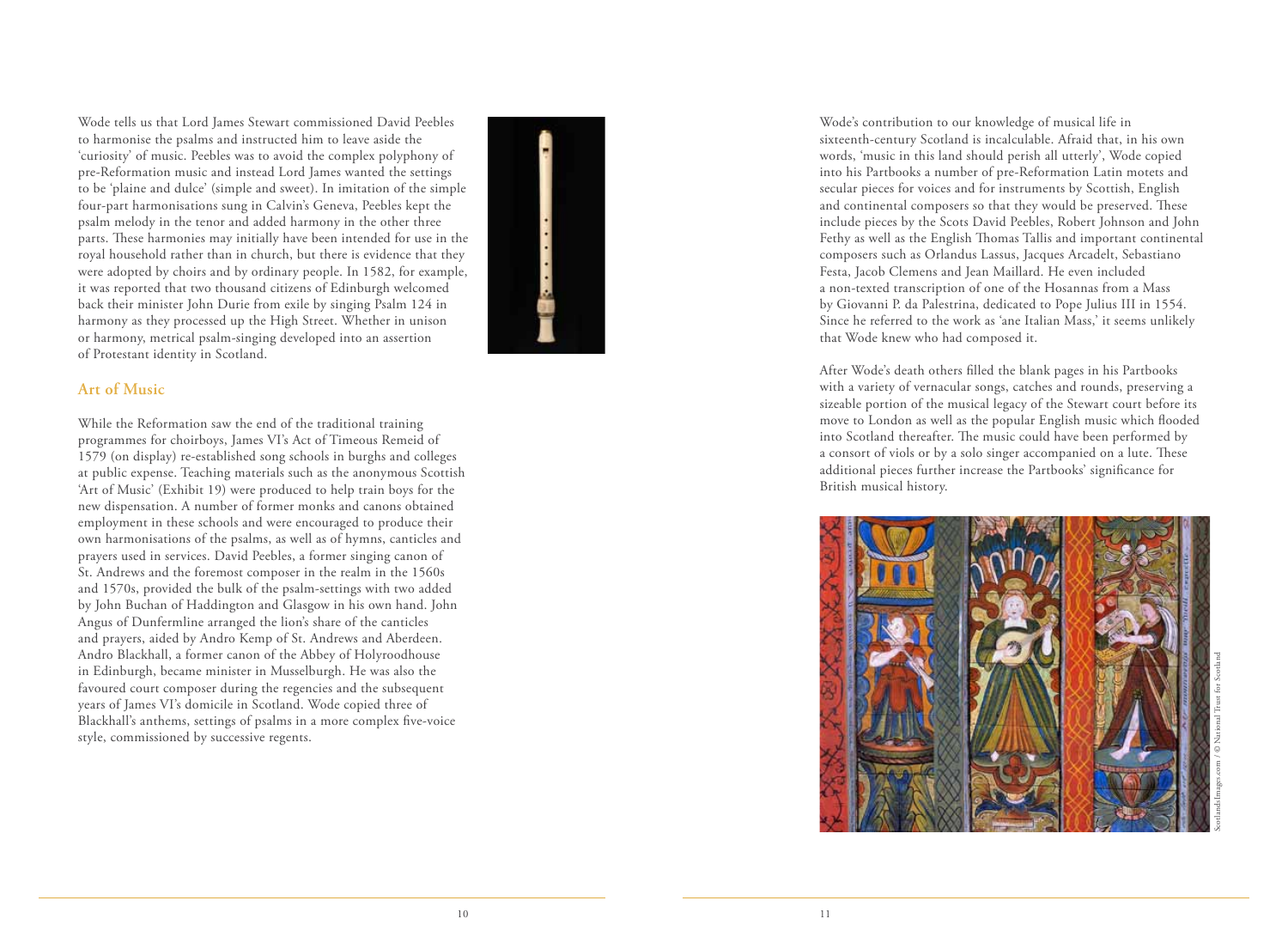

# **THE** STEWART COURT

Music and singing were part of normal life within the Stewart court. The acquisition of basic musical skills was seen as an essential component within royal and noble education and formed part of the culture shared across wide sections of Scottish society. Wode tells us that King James V could sight-read music and had an excellent ear but his singing voice was 'rawky' and harsh; a fact not recorded elsewhere. The King's daughter Mary, Queen of Scots, inherited his musical abilities and descriptions of her fine keyboard playing reportedly made her cousin, Queen Elizabeth of England, jealous.

## **'my Lord James'**



Private collection

Wedding portrait of Lord James Stewart by Hans Eworth, 1562

(on display)

A strong interest in music and probably some skill also passed to James V's eldest surviving illegitimate child, Lord James Stewart (b.  $1531/2$ ). The King wanted his son to follow a career in the Scottish Church and in 1537 placed young James in St Andrews Priory, one of the richest and most important monasteries in the kingdom. Although only a child, James became Commendator Prior (i.e. a prior not in full religious orders), leaving the Sub-Prior, John Winram, to administer the priory and ensure James received a good education and was introduced to ideas of religious reform. When the Reformation Crisis erupted in May 1559 both the Prior and Sub-Prior joined the Protestant cause and eighteen of the twenty-two Augustinian canons later served in the Kirk. Lord James became a prominent leader of the Protestant army and in 1560 emerged as one of the triumvirate who ruled Scotland and established the new Reformed Kirk. He retained his pivotal position in government when his half-sister, Queen Mary, returned to her native land in 1561.

On 8 February 1562 in St Giles' Cathedral with Knox preaching, Lord James married Annas Keith, the highly intelligent daughter of Earl Marischal. With most of the Scottish nobility attending, the wedding and subsequent celebrations at Holyrood Palace were the social highlight of the year. The wedding portraits (on display) reveal details of the couple's luxurious matching outfits, including the frilled collars and cuffs with their blackwork embroidery (black silk on fine linen tracing intricate geometric designs) that has been specially reproduced for the exhibition (Exhibits 28 & 29). Lord James sports his court bonnet, cloak and gloves and wears a black silk, velvet and fur doublet decorated with pairs of silver buttons. His thick gold chain served both as jewellery and as instant cash or credit. Annas' costume is also of elegant black silk banded with velvet and fur trimmings. She has a striking gold lattice-work pattern on her under-sleeves setting off her gown. As befitted the daughter of the richest peer in the realm, she wears a beautiful jewelled brooch, a heavy gold rope at her neck, rings on her fingers and she carries a delicate pomander.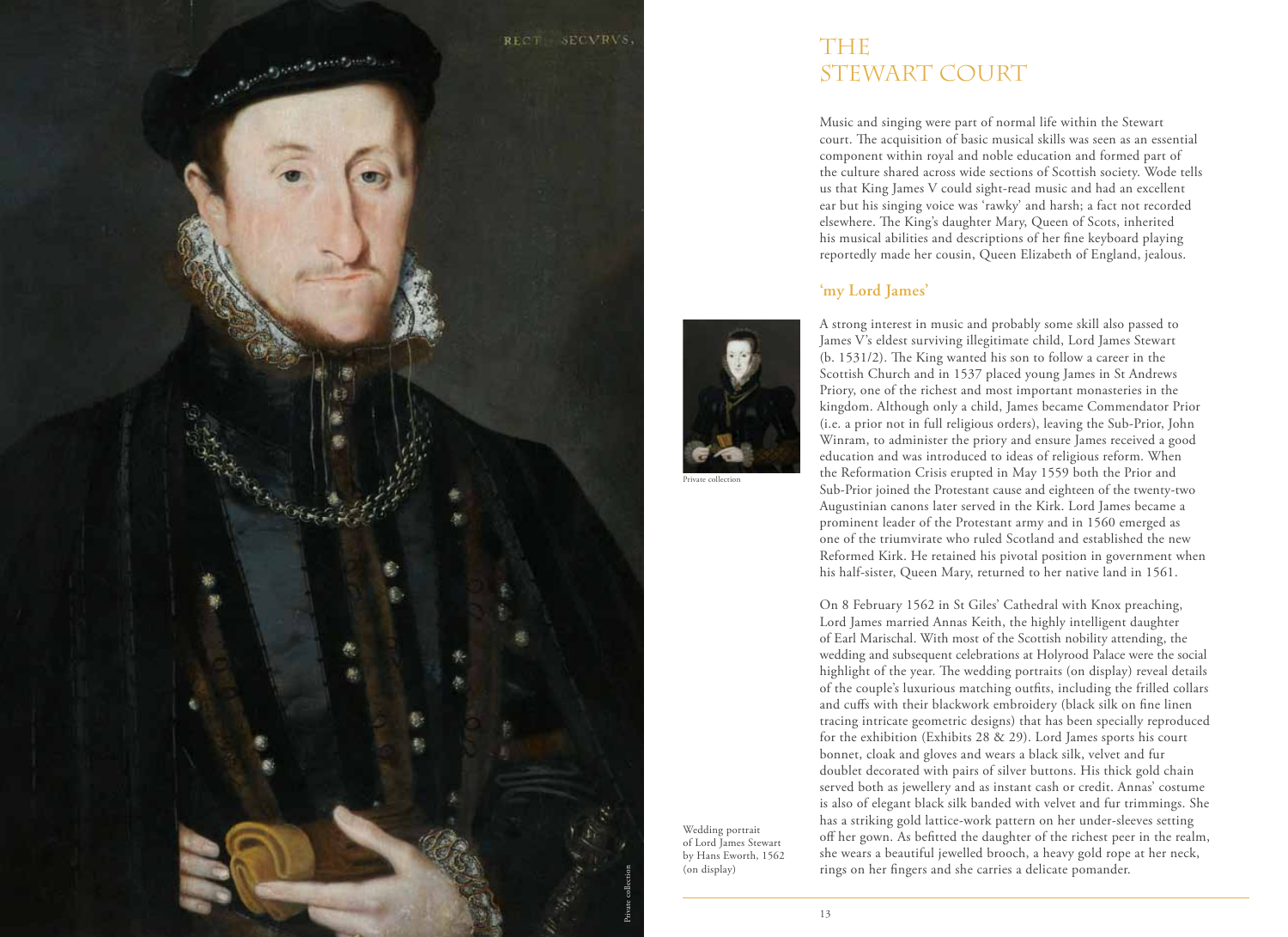Despite a major disagreement with Knox concerning the Queen's private Mass, Moray's political authority provided essential support for the fledgling Kirk. Following Mary's deposition in 1567, Moray accepted the Regency and ruled Scotland on behalf of the 'cradle king', James VI. To remove any doubts over its legality, Moray's first parliament as Regent re-enacted the legislation of the 1560 Reformation Parliament. After his assassination in January 1570, Moray was fondly remembered by Protestants as the 'Good Regent'.

The Regent's murder had been planned and executed by the powerful

**BEATIME XUIL** 2011-11-12  $\frac{1}{2} + \frac{1}{2} + \frac{1}{2} + \frac{1}{2} + \frac{1}{2} + \frac{1}{2} + \frac{1}{2} + \frac{1}{2} + \frac{1}{2} + \frac{1}{2} + \frac{1}{2} + \frac{1}{2} + \frac{1}{2} + \frac{1}{2} + \frac{1}{2} + \frac{1}{2} + \frac{1}{2} + \frac{1}{2} + \frac{1}{2} + \frac{1}{2} + \frac{1}{2} + \frac{1}{2} + \frac{1}{2} + \frac{1}{2} + \frac{1}{2} + \frac{1}{2} + \frac{1}{2} + \frac{1$  $41144444111$ 

Hamilton kindred and Moray's supporters demanded vengeance, seizing upon the catchphrase from the first line of the metrical version of Psalm 43, 'Judge and revenge my cause, O Lord' (on display). A bitter blood feud against the Hamiltons remained to sour Scottish political life right through the next decade. In 1578 as a means of reigniting anti-Hamilton hatred, Andro Blackhall was commissioned by Regent Morton to set Psalm 43 in parts for performance in the king's presence. Wode carefully collected and copied the piece into his Partbooks. Moray's death had deeply affected his friend and servitor, George Buchanan, who had composed a Latin elegy and the inscription on the Regent's tomb in St Giles' Cathedral.

#### **George Buchanan**

Two decades before Moray's assassination, George Buchanan (Exhibit 30) had written his Latin paraphrases of the psalms and published them with a dedication to Mary, Queen of Scots. They had become celebrated throughout Europe for their literary quality and their mastery of the Latin language and Buchanan was regarded as one of the finest Latin poets and Renaissance scholars of his day. Returning to Scotland from France in 1561, he entered Mary's service and read and discussed Roman history with the Scottish Queen as well as serving on her Council. Thanks to Moray's patronage, he was appointed principal of St Leonard's College in St Andrews and probably became personally acquainted with Wode.

Buchanan turned against Mary following the murder of Darnley, the Queen's second husband, and became her most influential detractor. During the Scottish civil war (1567-73) Buchanan was the chief polemicist for Regent Moray's government and took an active part in political and ecclesiastical affairs, being elected Moderator of the General Assembly in 1567. However, his main duty was as chief tutor to the young King and all his life James VI remembered Buchanan's harsh treatment and being forced to learn Latin before he could speak Scots. In his writings against Queen Mary, Buchanan developed a constitutional theory of limited monarchy. His major work

*Rerum Scoticarum historia*, (History of Scotland) published in 1582 firmly established in Scotland's past when kings had been elected by the people. Buchanan employed John Geddy, the cartographer from St Andrews, as a secretary and had him write a fair copy of drafts of his History for the King. James VI was happy to emulate his tutor in his literary and scholarly pursuits and even followed him in translating the psalms, but completely rejected Buchanan's political ideas.

## **King James VI**

During the 1580s James VI strove to establish himself as a leading patron of the arts and demonstrate that his court was the cultural centre of the kingdom. In the portrait painted by Adrian Vanson (on display) he projects an image of a cultured patron. To supply entertainment for his court the King retained the professional musical family of the Hudsons who together formed a consort of viols. In hope of patronage for his composition, Jean Servin travelled to Scotland in 1579. He had composed richly-harmonised settings for forty-one of Buchanan's Latin psalms and had dedicated the publication to James VI (Exhibit 10). Although receiving £200 in gold, Servin did not gain a place at court and returned to Geneva. However, his visit helped stimulate interest in musical matters and coincided with the 1579 Act re-establishing the song schools (on display) and might have been linked to the writing of the 'Art of Music' (Exhibit 19).

As the centre of his Renaissance court, James VI wanted to foster literature and display his own talents. He produced a steady stream of poetry and prose publications in Latin and English. He was particularly interested in theological matters and relished debates with the Kirk's ministers. A number of his early writings have strong religious themes and one long-term project was to versify the psalms, though the edition was not published until eight years after James' death. In its early years the Scottish book market was driven by the demand for religious literature. As well as the publishing success of the Psalm Book itself, a range of books in the 1590s appeared based upon the psalms, such as Alexander Hume's *Hymnes and spirituall*  songes and the biblical commentary of Robert Rollock, the first Principal of the University of Edinburgh (Exhibits 11&12). By the 1630s William Murray could aim for a wider market by recycling familiar psalm tunes to introduce new biblical 'Songs' to his audience (Exhibit 13). The psalms provided a significant literary stimulus throughout early modern Britain, forming part of the shared cultural heritage of his three kingdoms when, from 1603, King James ruled England, Wales and Ireland as well as Scotland.



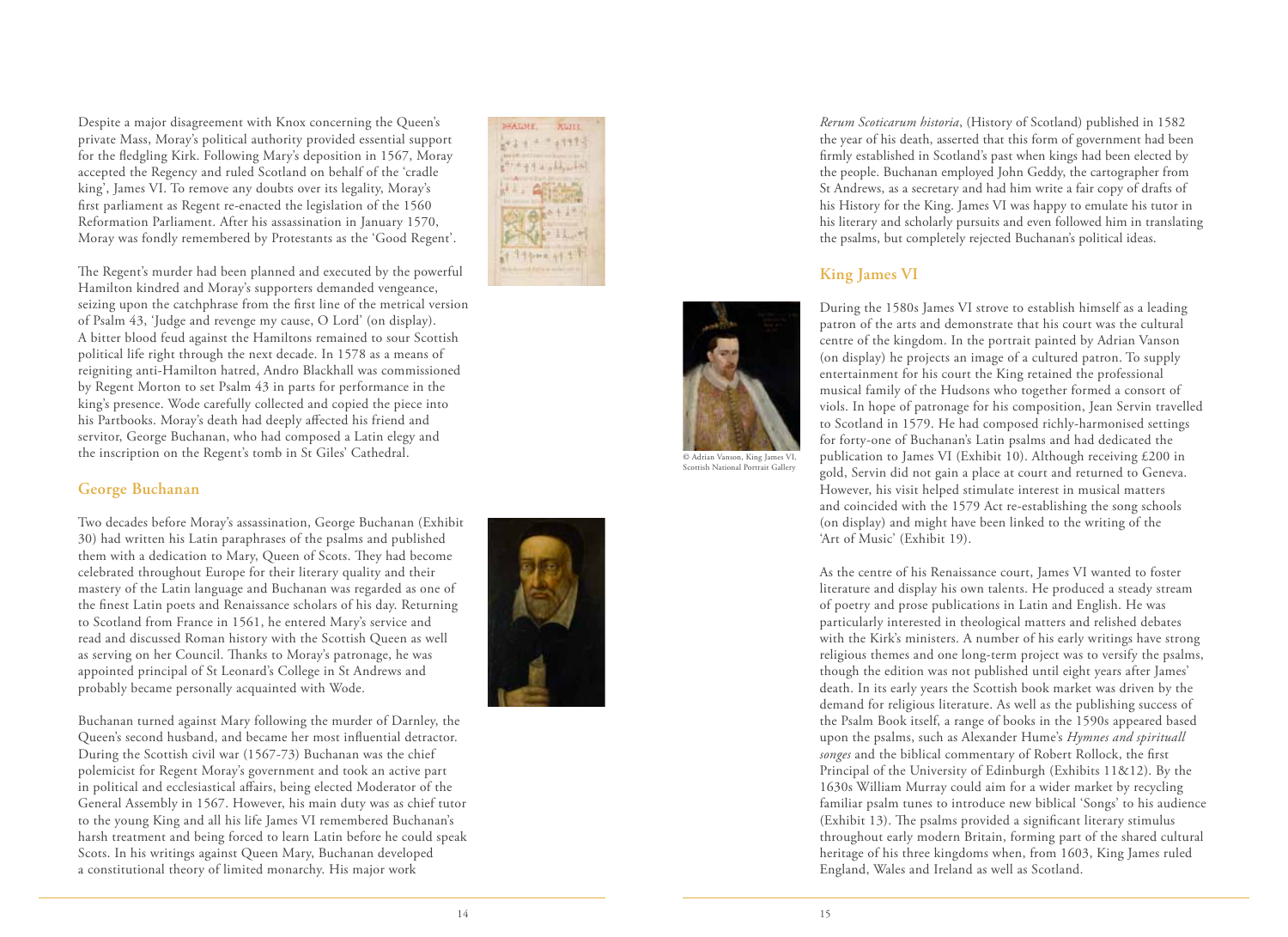

# AT HOME

# **'Hamely with God'**

Scots lived their lives within a varied soundscape, and for all levels of society playing music and singing in the home were traditional pastimes. At work or leisure singing came naturally to most people and musical instruments were ubiquitous, ranging from simple drums and whistles to complex and costly stringed or keyboard instruments. Celebrations were invariably accompanied by music and the ability to sing or play well was a highly prized social asset.

During a period when the majority of Scots could not read, singing was also employed as a method of teaching that allowed complete texts to be committed easily to memory. After 1560 the Protestant Kirk faced the daunting challenge of teaching a new set of religious beliefs and practices to the kingdom's predominantly non-literate population. By far the most efficient and effective method of fixing the Protestant essentials in people's memories was through singing and repetition.

Seeing the popularity of metrical psalm-singing in other countries, the Scottish Reformers recognised their potential as a vehicle for general religious instruction. Singing metrical versions helped many Scots learn the three 'basics': the Lord's Prayer (on display & Exhibit 42), the Ten Commandments and the 'Belief' or Creed. Every Scot was expected to be able to say or sing these three texts before getting married, having a child baptised or participating in the Lord's Supper. As well as being a formal requirement, the Kirk's ministers hoped these songs and psalms would become so familiar that they would be available as a devotional resource within each person's memory at any time or place.

'Hamely with God' was the phrase coined by the minister, James Melville (1556–1614), to describe to his parishioners at Anstruther, Fife, how devotion should be woven into their everyday lives. Having learned the metrical psalms by heart as a boy, Melville understood that singing was the best vehicle for drawing into domestic devotion everyone within the household; servant and master, young and old, female and male, non-literate and reader. The home had traditionally been an important location for private worship and devotion. Medieval Books of Hours with their daily prayers, psalms and beautiful illustrations had literally been 'hand-books' designed for personal use, often within a private chamber or closet (Exhibit 39 & 33). After the Reformation, they were replaced by small editions of the Psalm Book (Exhibit 37) and other devotional literature (Exhibit 43). Singing the psalms was an activity in which the whole household could, and was sometimes forced to, participate. It would be accompanied by bible readings (Exhibit 41) from those able to read. The earl and countess

Portrait of Esther Inglis, Anon., 1595 (on display)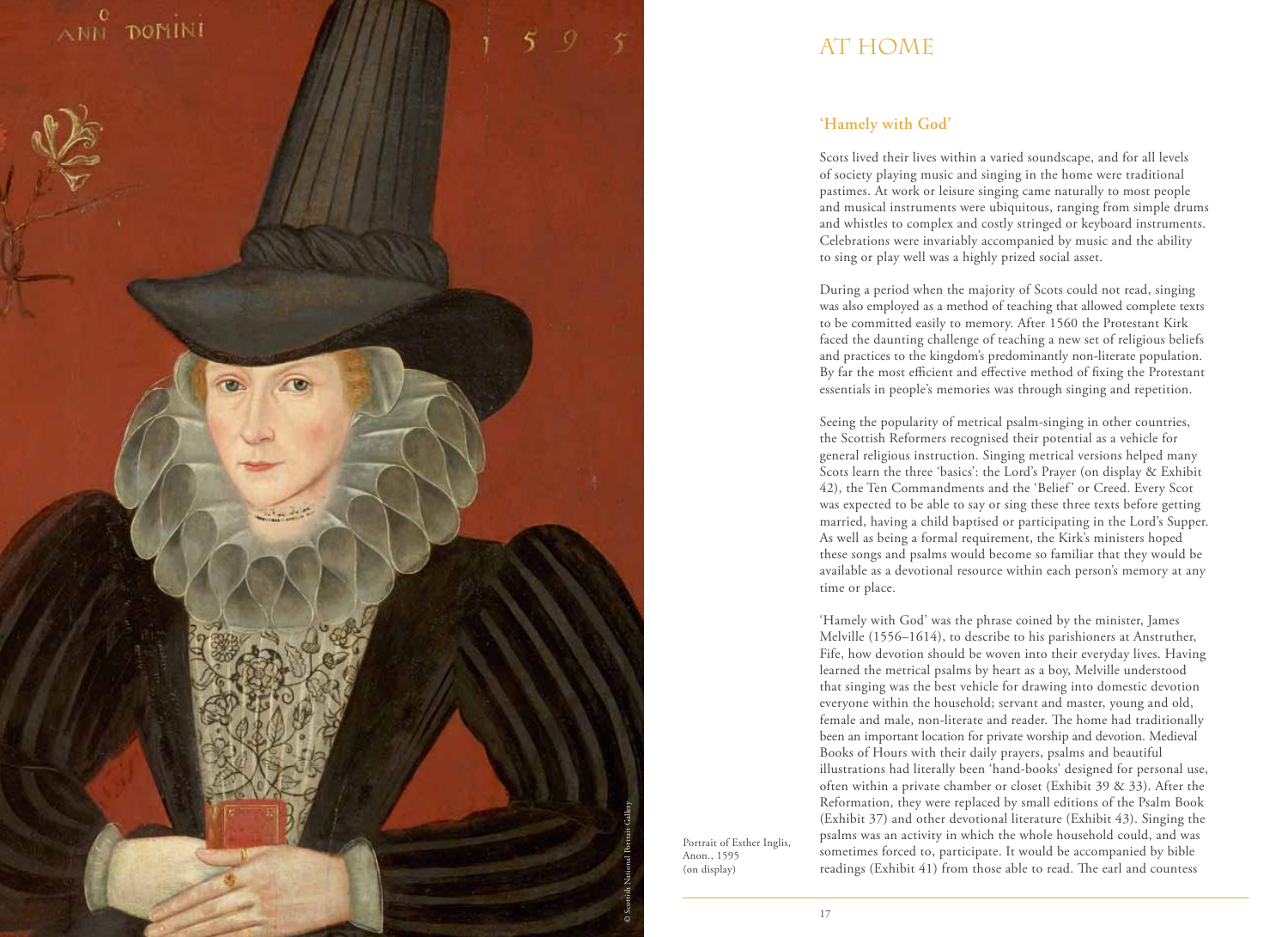of Moray were renowned for presiding over a 'model' Protestant household with its daily worship. For them devotional chamber music would also have featured strongly and singing the harmonies from Wode's Partbooks would probably have taken pride of place. In more modest homes and households, as Melville knew, singing was the key to devotion and could accompany many of the normal domestic tasks, such as stitching.

#### **Stitching**

During this period, Scots lived in a world made by hand, where the necessary skills were learned in youth and practiced throughout life. Young girls would learn to spin and work simple stitches in wools, before graduating to hemming and then to more intricate decorative stitches, perhaps being allowed to use silk thread on linen. Even today, embroidery floss is often called 'silk'. Everyday linen fabrics were relatively loosely woven compared to a modern, machine-made equivalent and averaged around 36 to 40 threads per inch, making counted stitch techniques easier to accomplish. As early as the fifteenth century, canvas embroidery of cushions, for instance, was often referred to as 'tapestry' although it had little in common with the marvellous woven hangings, such as those on view at Stirling Castle.

The little pillow with the letter 'O' based upon one of Wode's capitals was specially commissioned for the exhibition (Exhibit 46). It has been deliberately worked with wool (in tent stitch on 24-count Congress Cloth) to reflect the materials and techniques employed within a household of the 'middling sort'. The modern merino wool thread has been prepared using mordants and natural dyes that would have been available in the sixteenth century. The exhibition commission also included a spot Sampler (Exhibit 45) that was the forerunner of the modern line sampler. In Wode's day spot samplers were often stitched on a full width of cloth, with the selvage edges at the top and bottom and the long sides hemmed. The stitches, using silk threads, included in this Sampler are: straight, back, French knot, double running, padded satin, satin, cross-stitch, long-armed cross-stitch, antique hemstitching and beading. The fabric used is a 36-count 'Edinburgh' Zweigart linen stitched over two threads, giving 18 stitches to the inch. All the exhibited designs are ones found in England, Scotland and France during the fifteenth and sixteenth centuries, apart from the alphabet, which is a fourteenth-century script adapted slightly to include sixteenth-century Scottish letter forms.



### **Esther Inglis**





© National Museums Scotland

Stitching played a significant part in the life of Esther Inglis (1571–1624), a remarkable needlewoman and calligrapher. As a much younger contemporary of Wode, she provides an interesting female counterpart to him and his work. The daughter of two French Protestant refugees who settled in Edinburgh in 1574, Esther was raised in the Scottish capital. Having been taught calligraphy and female domestic skills by her mother, Esther made a professional living from her dexterity with the pen and the needle. Nearly sixty of her manuscript books survive dated from 1586 to her death and some include verses in praise of two of the Kirk's leading ministers, Andrew Melville and Robert Rollock, whose commentary on the psalms she might have read (Exhibit 12). The psalms were the text most frequently chosen to display Esther's skills in calligraphy and for presentation to royal or noble patrons she produced a number of beautifully illustrated psalters with exquisitely embroidered covers flowers and acorns in blackwork that she probably stitched herself. A similar style of decoration can be seen on the Beaton panels from St Andrews' Castle (on display) and in Wode's Partbooks.

Very few examples of household embroidery survive because sixteenth-century housewives were experts at reusing and recycling. Contemporary clothing was routinely remade and embroideries unpicked to satisfy the vagaries of style and taste or it simply wore out from hard wear exacerbated by the methods used for laundering. While they stitched, many women would have been looking at, and possibly copying, the pictures and designs from the decoration that adorned their houses, such as the Beaton panels (on display). Over 100 buildings in Scotland contain examples of decorative painting from this period. The ceiling of the Muses Room in Crathes Castle (on display) gives visual confirmation of the important place of music and singing within domestic life and of the common habit of writing improving texts upon the beams. Many of the painted wooden panels of the period depicted biblical scenes with the psalmist King David being a popular choice (on display). Although the Reformation banished religious art from church interiors, biblical art was welcome within the home. This reflected a broader artistic migration from the church to the chamber in the century following the Reformation.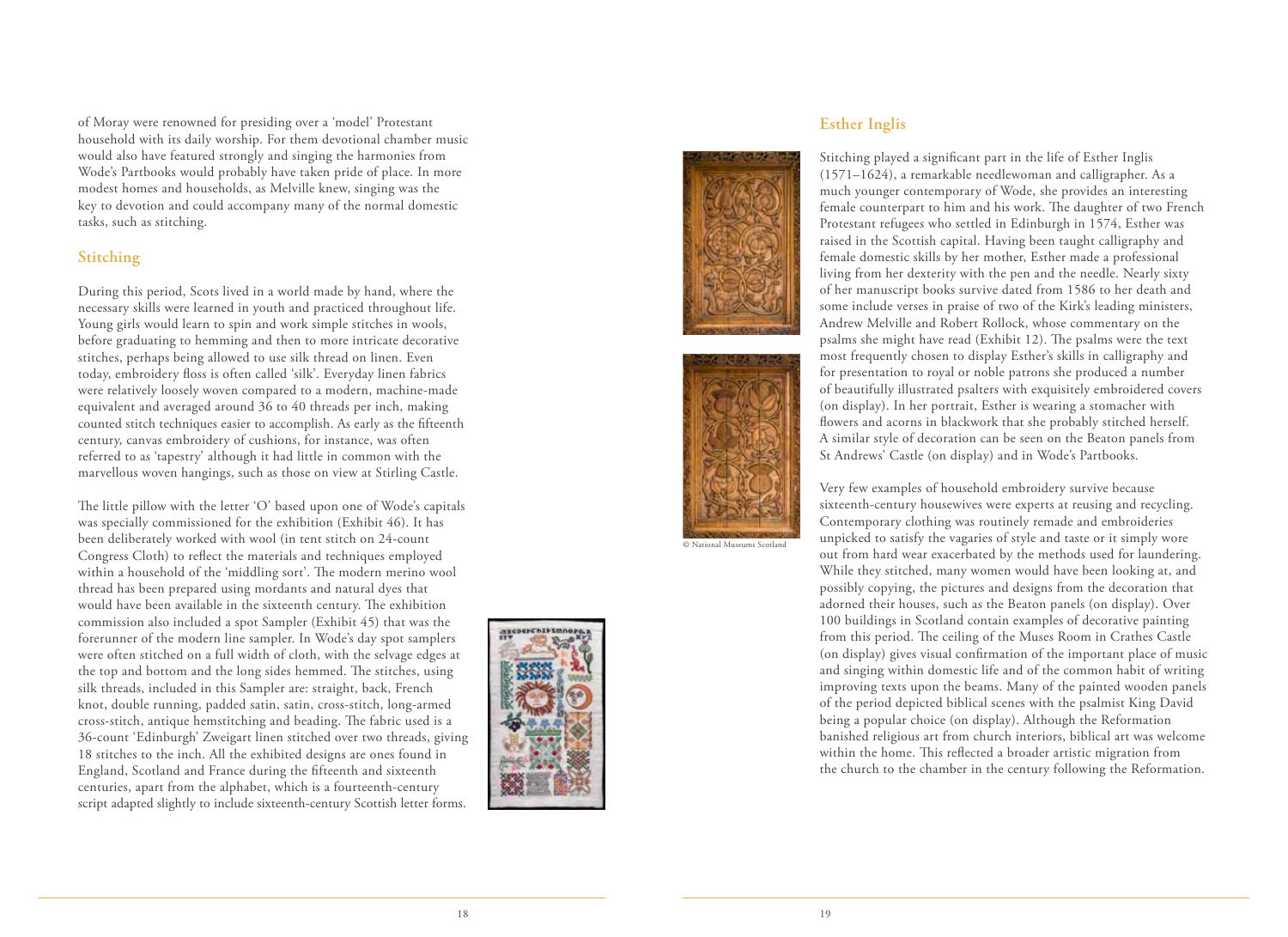

Detail of Holy Trinity Church from Map of St Andrews by John Geddy, c1580 (on display)

# THOMAS WODE AND THE REFORMATION

# **Thomas Wode**

Thomas Wode began his ecclesiastical career as a monk in Lindores Abbey at Newburgh, Fife. Shortly after the St Andrews' 'Reformation Day' on 11 June 1559, a band of armed Protestants led by Lord James marched the dozen miles to Newburgh and 'reformed' the abbey. Abbot John Philips co-operated with the raiders and abandoned his monastic habit and a number of Lindores' monks, including Wode, joined the Protestants and later became clergy in the new Kirk.

By 1562 Wode had moved to St Andrews and become involved in Lord James' harmonisation project. His assignment was to produce fair copies of the musical settings of the metrical psalms but his equally important role was to dragoon the composers, especially David Peebles, into finishing their compositions. Wode's annotations in his Partbooks provide much of what is known about his life and contain two possible self-portraits (Exhibit 27 and on display).

At some point after 1562 Wode became a Reader in the parish church of Holy Trinity and in 1575 he was presented to the vicarage of St Andrews, a post that secured his financial future. During his later years Wode encountered a number of difficulties. He had to appeal to the Scottish Privy Council to secure admission to the vicarage of St Andrews and was later accused of adding unauthorised material to the church services he conducted as a Reader. Rather than a random mugging, the attack upon him in 1592 might have been linked to the feud then raging between the Welwoods and the Arthurs that drew in members of the university, church and town council. Life in St Andrews was not quite the picture-postcard view that the map of the city (on display) so skilfuly portrays.

# **Sanctandrous**

Wode wrote his Partbooks in St Andrews and thanks to John Geddy's map (on display), it is possible to see how the burgh looked when Wode was living there. This bird's eye view shows the medieval street layout with each home and building illustrated in intimate detail and even the clocks on Holy Trinity, St Salvator's and St Rule's towers have been synchronised at 4.55. Wode had asked Geddy to paint the royal arms into the front of one of the Partbooks but, much to Wode's annoyance, the cartographer procrastinated and never fulfilled the request. Geddy was a mathematician and scholar who gained access to the royal court and service to the crown through working as George Buchanan's secretary. Although it was not printed, Geddy's very fine map of St Andrews might have been intended for publication in the volumes begun in 1572 of maps of the major European cities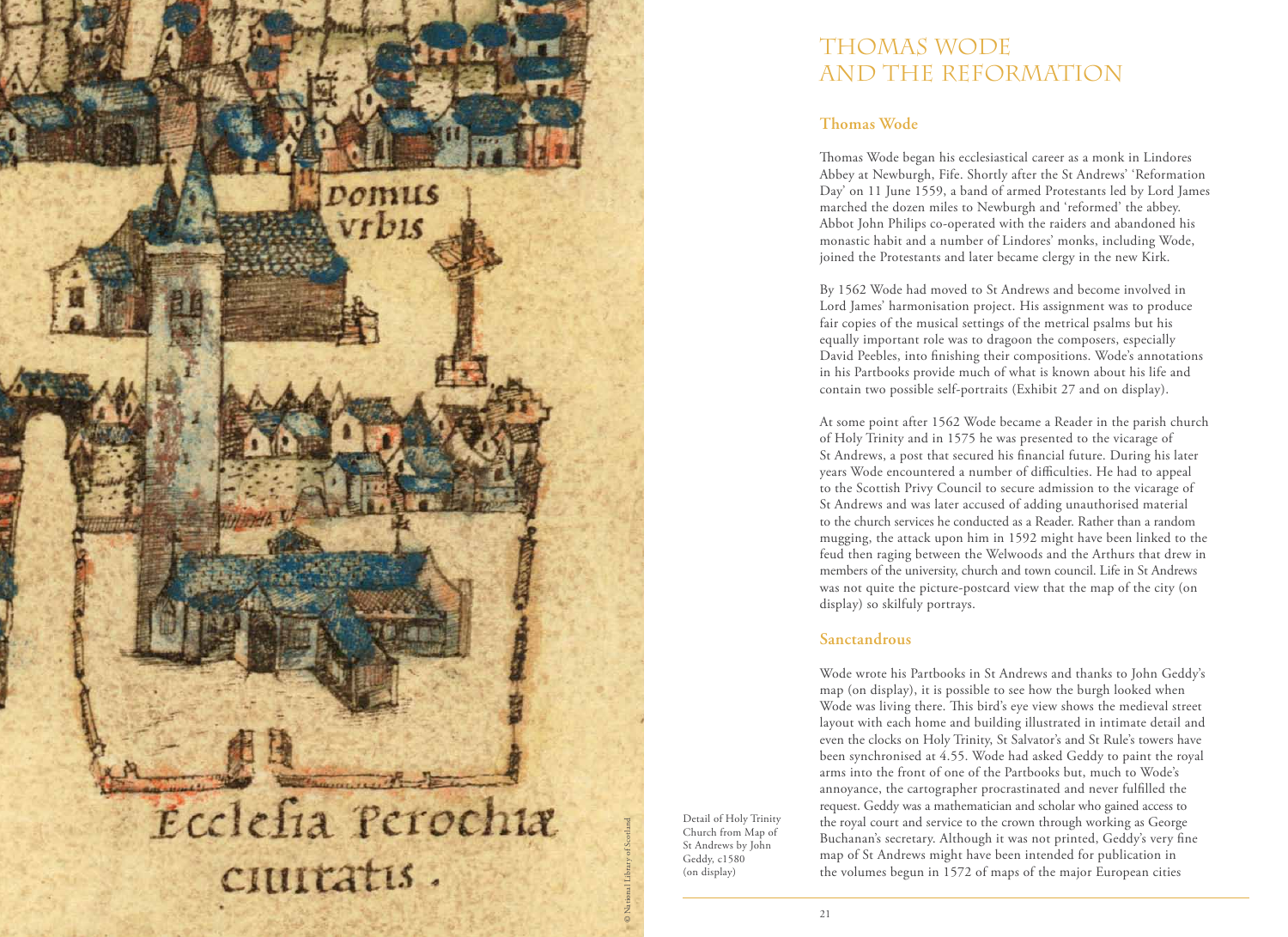produced by Braun and Hogenberg in Cologne. St Andrews was the ecclesiastical capital of Scotland with the largest cathedral in the kingdom and the Archbishop of St Andrews' palace and castle situated next door. Wode might have visited the castle and seen the fine wooden panels (on display) commissioned by Cardinal Beaton that lined the interior chambers. Beaton's successor as Archbishop of St Andrews, John Hamilton, had attempted to reform the Scottish Church during the 1550s and had produced a *Catechism* in Scots (Exhibit 42) to teach the rudiments of the faith. At the start of the Reformation crisis, Hamilton tried to prevent Protestant preaching in his city and Knox recounted in his *History* how the Archbishop had threatened to shoot off his head if he went into the pulpit at Holy Trinity. Nothing daunted, Knox chose as his text Christ's cleansing of the Temple and his words provoked a violent attack upon Holy Trinity's altars and statues of the saints (Exhibit 35). This iconoclastic purge spread to the other churches within the burgh and on that 'Reformation Day' St Andrews switched its allegiance to the Protestant cause.

#### **Ministers in St Andrews**

Wode was personally acquainted with Knox, the famous Scottish reformer (Exhibit 31), and his annotations reveal hitherto unknown details about Knox's brief spell as minister in St Andrews in 1559. Rather than settling in the burgh, Knox accompanied the Protestant army who were fighting the French troops of the Regent, Mary of Guise. In one annotation Wode insisted this made one of Knox's best friends, Christopher Goodman, the first settled minister of St Andrews. Probably based on personal experience and friendship with Goodman, Wode added, he was 'mervells weill lykit of this congregation bayth in land and burgh'. Goodman had requested the Master of the St Andrews' Song School, Andro Kemp, to set for him a series of sonnets based on Psalm 51. Wode copied the piece into his books, commenting that it was 'verray hard' to sing and needed plenty of practice beforehand.

#### **'Reformatioun' and sacred music**

During Wode's lifetime sacred music underwent a dramatic transformation because the theory and practice of church worship changed. In addition to affecting every Protestant church in Europe this trend was experienced in a milder form within the Roman Catholic Church. Protestants believed the Word of God had to be heard and understood by everyone and church music should be subordinated to this fundamental goal. In his *Institutes* (Exhibit 38) John Calvin defended singing in church as an apostolic practice and insisted music should carry biblical words that were comprehensible to all, so vernacular metrical psalms best suited this purpose. When sung



in a domestic context, the Genevan Church was happy to authorise intricate settings of Latin psalms such as Servin's edition of Buchanan's paraphrases (Exhibit 10).



Within the Scottish Church liturgical change was introduced at the start of the sixteenth century by Bishop William Elphinstone whose Aberdeen Breviary (Exhibit 32) included many more Scottish saints into the liturgical calendar. Saints' days and festivals were occasions for elaborate musical settings of the Mass that were sung in the cathedrals, great burgh churches and collegiate church foundations throughout Scotland. The Mass 'Cantate Domino' (Exhibit 23) for six voices was probably composed by the great Scottish composer Robert Carver who used as many as nineteen parts for his magnificent motet 'O bone Iesu'. Such complex soaring music was likened to the incense that rose heavenwards and understood as offering a glimpse on earth of the sounds of the heavenly choirs of angels. Pre-Reformation worship strove to praise God through every human sense and to provide a bridge between heaven and earth.

In 1560 a very different understanding of worship was introduced into Scotland with the adoption of the Scots *Confession of Faith* (Exhibit 36) and the *Forme of Prayers* or Book of Common Order (Exhibit 37). Protestants believed that the clear proclamation of the Word was the most important aspect of church worship and they wanted the laity to become more active participants. Church music was simplified to enable the words to take precedence and allow those who could not read to join the singing. Worship in the Kirk strove to bring understanding of the words and thereby receiving of the Word, the bridge between heaven and earth. An Act of Parliament in 1560 had banned the celebration of the Mass and Roman Catholic worship was subsequently driven underground. The cathedrals, collegiate churches and monasteries ceased to be places of worship and their trained personnel found themselves without a job. At a stroke the Catholic Church that had been the major patron, subject and location for music in Scotland was removed. Despite his firm adherence to the new Protestant view of worship, Thomas Wode realised that pre-Reformation music would be lost and so he preserved what he could in his Partbooks.

#### **Spreading Protestantism to all the parishes of Scotland**

Wode and the other Readers working for the Kirk can be seen as the unsung heroes of the Scottish Reformation who brought the Protestant message to the parishes. Initially, there were not enough trained ministers and Readers formed the bulk of the Protestant clergy. Although not permitted to preach sermons or administer the sacraments, they conducted Sunday and weekday services reading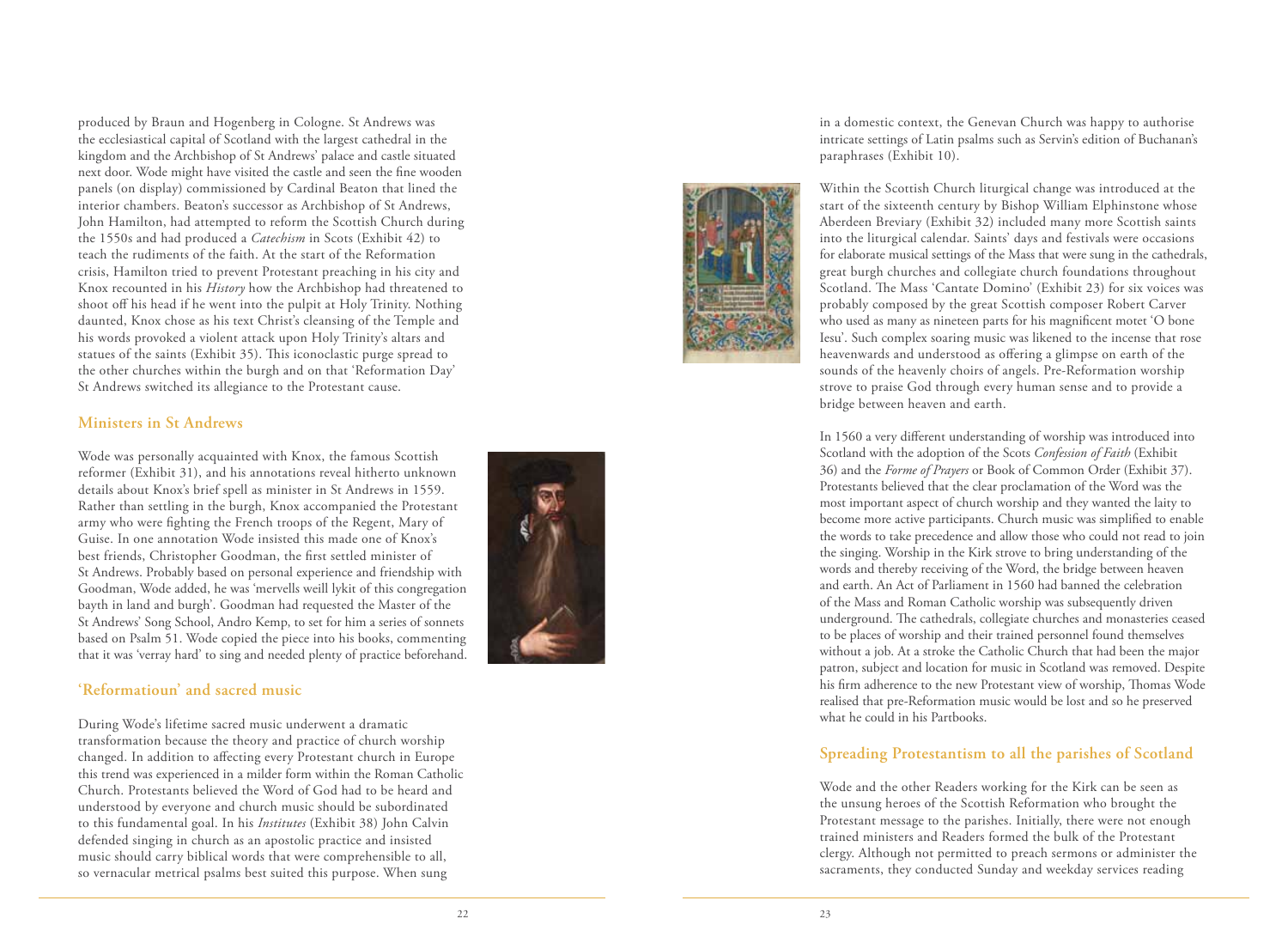prayers and passages from the Geneva Bible (Exhibit 41) and leading the congregational singing from the Psalm Book (Exhibits 6–8, 40). The Readers were the workhorses who turned Scotland into a Protestant country.

Since Protestant worship was conducted in the language of the people, after 1560 a Gaelic translation was needed for all the major religious texts: the Bible, the Psalm Book and the Book of Common Order. In this period half of Scotland spoke Gaelic and George Buchanan had been raised in Killearn, Stirlingshire, as a native Gaelic speaker, although he did not use the language in later life. John Carswell, the Superintendent of Argyll and Bishop of the Isles wished his fellow Gaels to have access to the key Protestant texts. In 1567 he published *Foirm na n-Urrnuidheadh* (Exhibit 24) and this Gaelic version of the *Forme of Prayers* or Book of Common Order was the first book to be printed in any of the Gaelic languages. Carswell added items of his own composition including his Lord's Prayer in Gaelic verse (on display) and a Blessing for a Ship, both probably sung or chanted. These pieces underline the overriding importance of oral culture as the predominant method for transmitting ideas. Singing played a central part in the daily life of people in the Highlands and Islands, as it still does today.

Thomas Wode and John Carswell were direct contemporaries who in their different ways made major contributions to Scottish culture and religious life. As former Catholic clerics, they had been trained to appreciate the significance of worship and sacred music. After 1560 they were equally committed to spreading the Protestant message to people in every region of Scotland. They realised the potential of music and language to implant the new religious ideas into the hearts and minds of Scots. They sought to ensure that psalms and prayers were sung in church, on the street and in the home. These songs became part of everyday life in Scottish parishes. Singing the Reformation changed Wode's Scotland and has helped to create the country we know today.







#### **Acknowledgements**

This exhibition has been mounted by a team based in the University of Edinburgh as part of the project, 'The world of Reformation Britain as seen and heard in the Wode Psalter' (2009–11), funded by the UK Arts and Humanities Research Council. Our project partners at the British Library, London, Trinity College, Dublin and Georgetown University Library, Washington DC have loaned their copies of the Wode Partbooks enabling all eight surviving copies to be seen and exhibited together for the first time.

Many of the exhibits are drawn from the Special Collections at the University of Edinburgh, and special thanks to the Digital Imaging Unit for producing all the images. New College Library and the National Library of Scotland have generously loaned items from their collections of manuscripts and early printed books and the paintings and musical instruments have kindly been loaned by Edinburgh University Fine Art Collection and Collection of Historic Musical Instruments. Nancy Bailey designed and stitched the cushion, sampler and the two pieces of blackwork. Thanks are extended to Carol Hanson of Dragonbear (www.dragonbear.com), Drea Leeds on behalf of Lorraine Behrens (www.elizabethancostume.net) and Nancy Spies of Arelate Studio (www.weavershand.com/ArelateStudio.html) for permission to reproduce patterns for the sampler; also to Eilidh Young, a graduate of the Royal School of Needlework, for providing an extra pair of stitching hands. Pearsall's range of Filoselle filament silk and Au Ver à Soie's Soie d'Alger was used for the blackwork and sampler. The pillow was stitched using Renaissance Dyeing's hand-dyed merino wools, with a majority of the colours coming from their Elizabethan range.

We would like to thank Shakir Ali, Paul Anderson and Mark Blackadder for their development of the exhibition's iPhone App and Richard Saville-Smith for handling the publicity. We are extremely grateful for the support, encouragement and expertise provided by the Wode Psalter network who are, unfortunately, too numerous to name individually.



GEORGETOWN UNIVERSIT<br>LIBRARY

Design by Studio SP